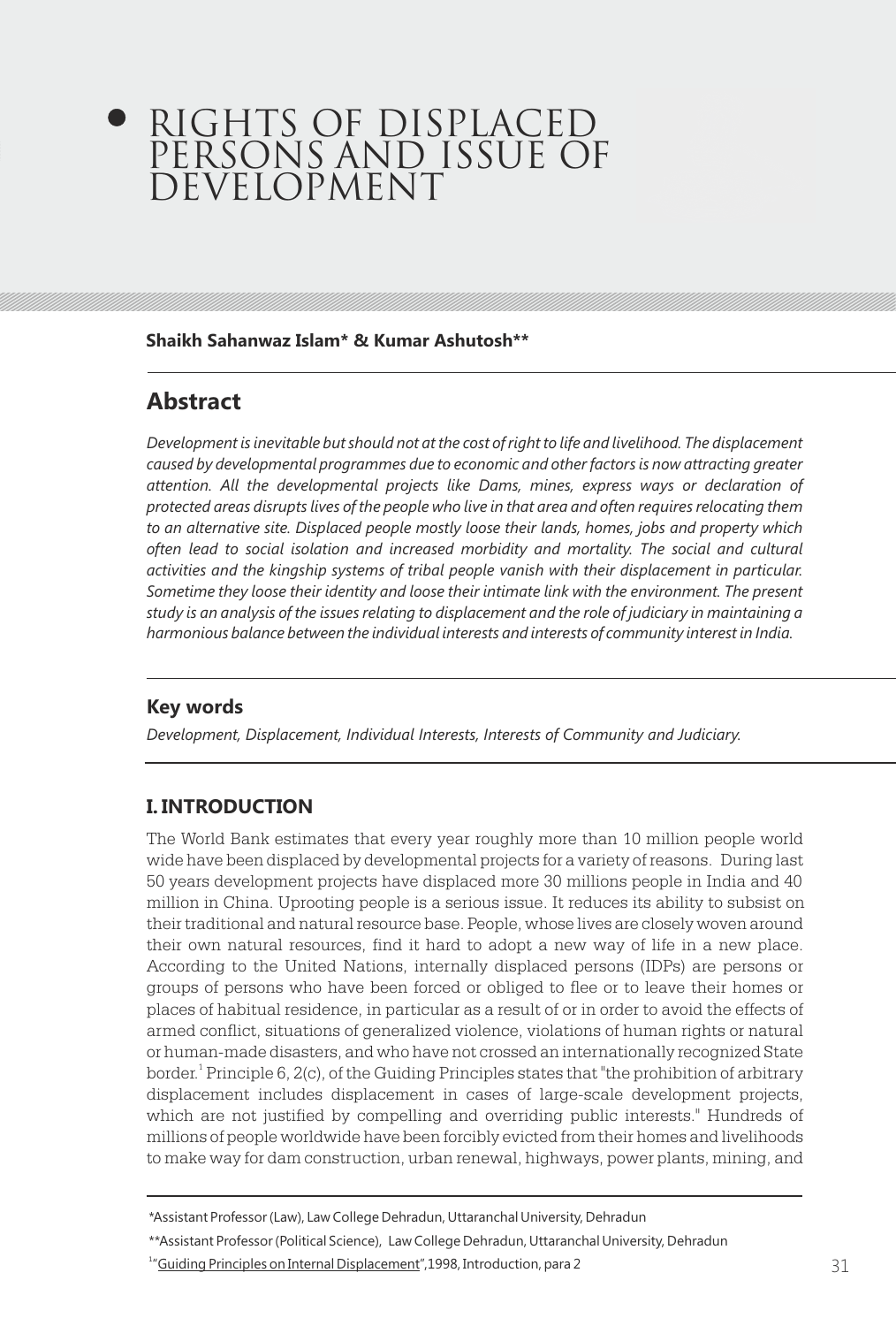other development projects. The World Bank and other regional development institutions have adopted operational policies on involuntary resettlement that call for avoiding or minimizing population displacement whenever possible, and requiring compensation and assistance for anyone that is displaced. In practice, however, resettled populations tend to become impoverished over time as a result of losing their land, jobs, and homes, among other factors.

Despite their numbers and their dire situations, this population of IDPs tends to be overlooked in part because no international agency is mandated to provide assistance and protection to them. For more information about involuntary resettlement and where it occurs, discussions of the relevant legal framework for addressing developmentinduced displacement, including the role of the Guiding Principles, and proposals for enhancing the international response to forced evictions.<sup>2</sup> The Victims of National development is a new concept of 21st century. The displaced persons are the victims and they have to pay the price for the developmental projects of the nation.

The term "Displaced Person" also includes the project affected persons but sometime the statistical data ignores such persons who are also directly affected due to displacement. The minimisation of displacement is crucial in the context of liberalisation and the number increases day by day. The acquisition of land in India in last five decades has been doubled in last one decade. The rational for many developmental projects is questionable. Displacement due to construction of dams mostly affected the tribal peoples and forest dwellers.

## **II. DISPLACEMENT AND ISSUE OF DEVELOPMENT IN INDIA**

The public sector mostly acquires forest land, unused lands, whereas the private sector acquires land for their profit, ignoring the fertility and quality of land. Which land is suitable for what type of developmental project is a subjective satisfaction, it varies person to person under different consideration. For example in West Bengal in 200 acre and 96 acre of land are acquired for Tata Metalics and Birla farm near South Kharagpur in 1992 even if alternative land was available near North Medinapur Railway station which

| <b>Name of Project</b> | <b>State</b>   | <b>Population facing</b><br>displacement | <b>Percentage of</b><br>displaced<br><b>Tribal People</b> |
|------------------------|----------------|------------------------------------------|-----------------------------------------------------------|
| Karjan                 | Gujarat        | 11,600                                   | 100.00%                                                   |
| Sardar Sarovar         | Gujarat        | 200,000                                  | 57.60%                                                    |
| Maheswar               | Madhya Pradesh | 20.000                                   | 60.00%                                                    |
| Bodhqhat               | Madhya Pradesh | 12,700                                   | 73.91%                                                    |
| <b>Icha</b>            | Bihar          | 30,800                                   | 80.00%                                                    |
| Chandli                | Bihar          | 37,600                                   | 87.92%                                                    |
| Koel Karo              | Bihar          | 66.000                                   | 88.00%                                                    |
| Mahi Bajaj             | Rajasthan      | 38,400                                   | 76.28%                                                    |
| Sagar                  |                |                                          |                                                           |
| Polavaram              | Andhra Pradesh | 150.000                                  | 52.90%                                                    |
| Maithon &              |                |                                          |                                                           |

#### Dams and the Displacement of Tribal People\*

32 33 available at: *http://www.llrx.com/features/internaldisplacment.htm Visited on 12-10-2015* 2 Elisa Mason, "Internally Displaced Persons: Guide to Legal Information Resources on the Web", 2009,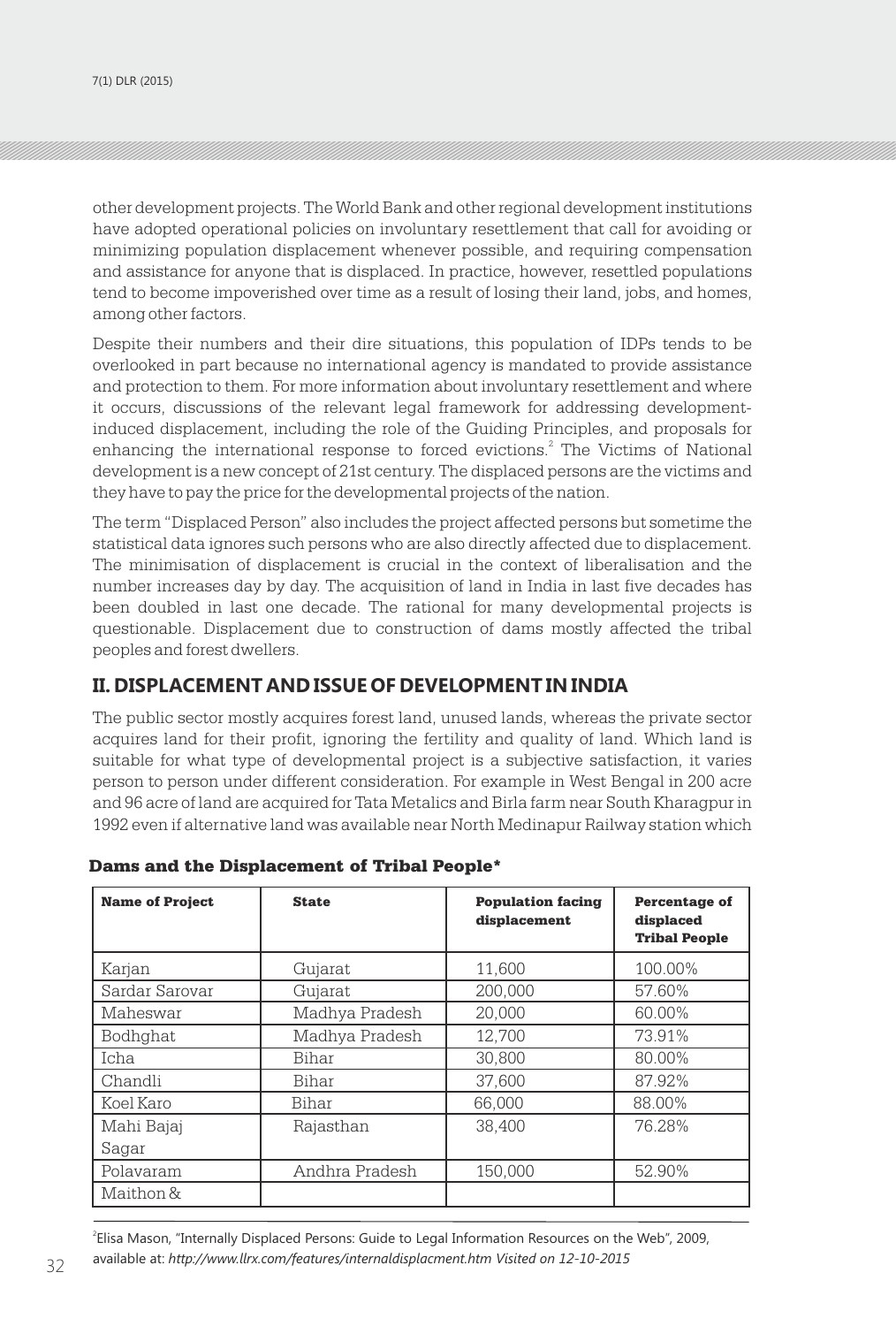| <b>Name of Project</b> | <b>State</b>                      | <b>Population facing</b><br>displacement | <b>Percentage of</b><br>displaced<br><b>Tribal People</b> |
|------------------------|-----------------------------------|------------------------------------------|-----------------------------------------------------------|
| Panchet.               | Bihar                             | 93.874                                   | 56.46%                                                    |
| Upper Indravati        | Orissa                            | 18.500                                   | 89.20%                                                    |
| Pong                   | Himachal Pradesh                  | 80.000                                   | 56.25%                                                    |
| Inchampalli            | Andhra Pradesh<br>and Maharashtra | 38.100                                   | 76.28%                                                    |
| Tultuli                | Maharashtra                       | 13,600                                   | 51.61%                                                    |
| Daman Ganga            | Gujurat                           | 8.700                                    | 48.70%                                                    |
| Bhakra                 | Himachal Pradesh                  | 36.000                                   | 34.76%                                                    |
| Masan Reservoir        | Bihar                             | 3.700                                    | 31.00%                                                    |
| Ukai Reservoir         | Gujurat                           | 52.000                                   | 18.92%                                                    |

*\** Report of Ministry of Water Resources, GoI,New Delhi (2011).

was less fertile and rocky in comparison to the land acquired. Both the farm never even took off but it displaced hundreds of Lodha Tribal family. A national data is provided below for detailed reference.

## **III. LEGAL ASPECTS OF DISPLACEMENT**

#### **International Aspect**

As the Guiding Principles on Internal Displacement, 1998 underline, it is not the international community but national authorities that have the primary duty and responsibility to provide protection and humanitarian assistance to internally displaced persons within their jurisdiction (Principle 3(1)). The manual aspires to recognize the efforts made by national authorities in many countries to assist and protect IDPs, to highlight laws and policies that have been most compatible with international law norms, and to encourage and assist those in positions of responsibility in other countries affected by internal displacement to undertake the difficult but crucial task of drawing up protective laws and policies of their own.To prevent internal displacement, protect the displaced during displacement, and find durable solutions for them once the cause of displacement no longer exists requires no more and no less than respect for human rights and, in armed conflict situations, the protective rules of international humanitarian law. As a result, in some situations the protection of IDPs' rights demands the same measures as are necessary to protect the rights of all citizens, regardless of whether or not they are displaced. For instance, a central means of implementing the right to liberty and security of person is the passage of legislation setting out protections against arbitrary arrest or detention that are applicable to all citizens, whether or not they are displaced.

#### **Indian Aspect of Displacement**

loose their intimate link with the environment. In India, the first draft of the National 33 All the developmental projects like Dams, mines, express ways or declaration of protected areas disrupts lives of the people who live in that area and often requires relocating them to an alternative site. Displaced people mostly loose their lands, homes, jobs and property which often lead to social isolation and increased morbidity and mortality. The social and cultural activities and the kingship systems of tribal people vanish with their displacement in particular. Sometime they loose their identity and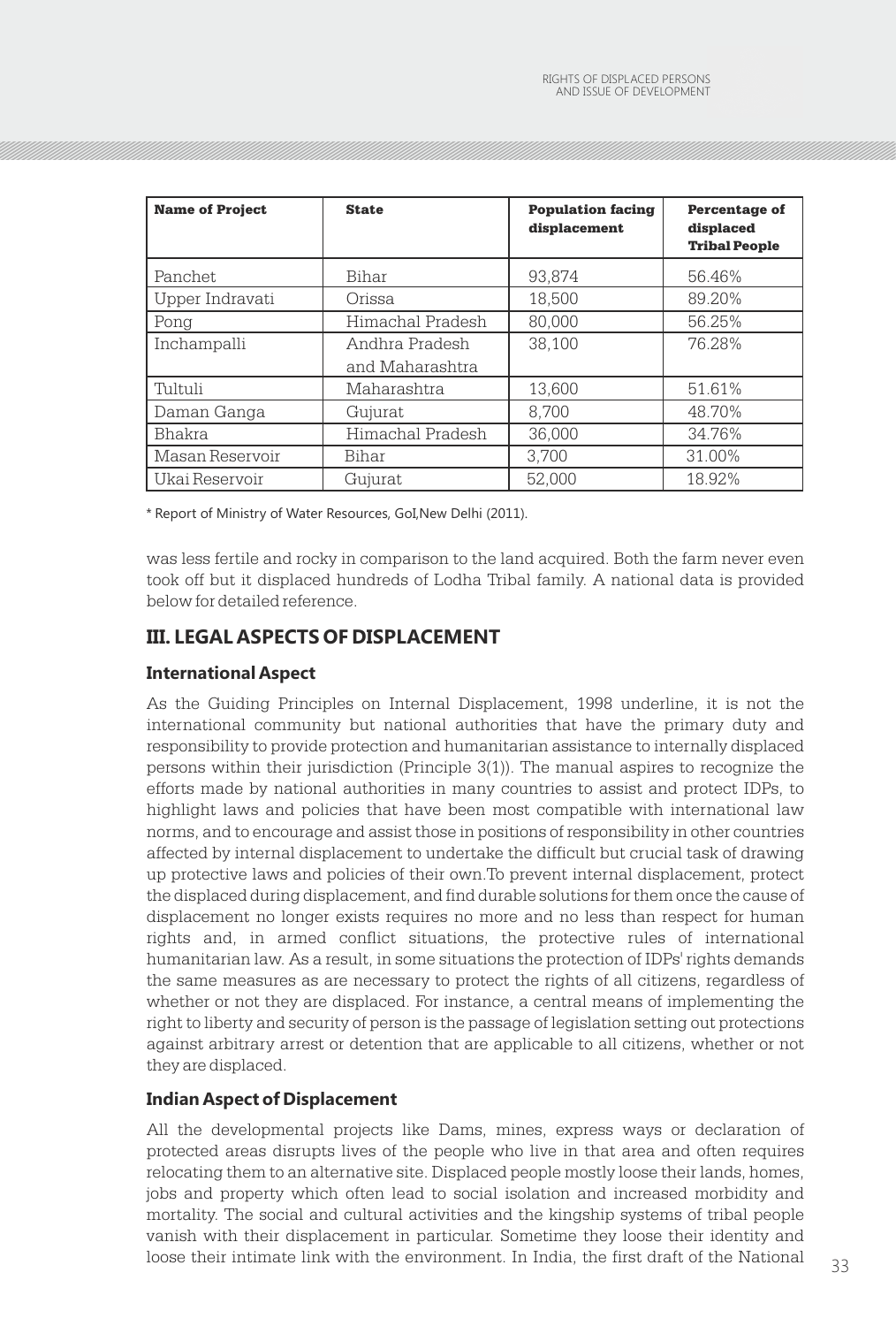Policy on Resettlement and Rehabilitation for Project Affected Family was brought out in 1993 and it was subsequently revised a number of times.

The Indian Constitution dictates that the resettlement and rehabilitation of the person displaced is the responsibility of individual union states. Till date some states have enacted separate law for rehabilitation. The Public Sector companies like NTPC and Coal India ltd have separately formulated policies on resettlement and rehabilitation. The only existing relevant law has been the Land Acquisition Act, 1894, which prescribed only how land could be acquired with payment of compensation, but contains nothing about people's entitlement to being resettled and rehabilitated for the land on which they do not have any legal rights. In absence of specific policy and law relating to displacement, judiciary has intervened under the general principles of human right and fundamental rights in order to give justice to the persons displaced.

There are several causes behind Displacement in India. The main cause of displacement is the acquisition of land for public purpose. Some examples are as follows:

- Two third of the land acquired for HAL MIG plant at Sunabeda, Odisha in 1996 lay vacant for three decades and was later sold at high profit. Where 3000 tribal families were displaced.
- Land acquired on both sides of RORO irrigation canal in Jharkhand for public purpose later on given to the relatives to the officials to build housing co-operatives.
- Burla township, Odisha has come up as an excess land acquired for Hirakund Dam.
- The Bangalore Link Road needed 200 hectares but 1200 hectors of land was acquired and the excess land was later on handed over to the companies for building colonies for profit.

#### **a) Right of the State to Displace**

- The state may acquire land for public purpose under the draconian law i.e. The Land Acquisition Act, 1894 without considering the peoples consent.
- In the name socio-economic justice under DPSP of the constitution, the state can make law for acquisition of land for public interest.
- Under section 2 of Forest (Conservation) Act, 1980, the central govt. may allow the use forest land for non forest purpose.
- The principle of Public Trust Doctrine that state is the trusty of natures gift, which may be applied negatively to displace forest dwellers in the name of preservation of ecology.

#### **b) Rights of the Person Displaced**

#### **1) Constitutional Rights**

- Article 14: Right to equality- any arbitrary displacement violates right to equality.
- Article 19 (1)(e): the right to reside and settle in any part of the territory of India. It includes rights not to be displaced without reasonable cause.
- Article 21: Right to life and personal liberty which includes the right to livelihood. Displacement is no doubt deprival of right to livelihood

All these rights are justifiable rights under article 32 and 226 of the Constitution

2) *The Scheduled Tribe and Other Traditional forest dwellers (Recognition of Forest right) Act 2006:*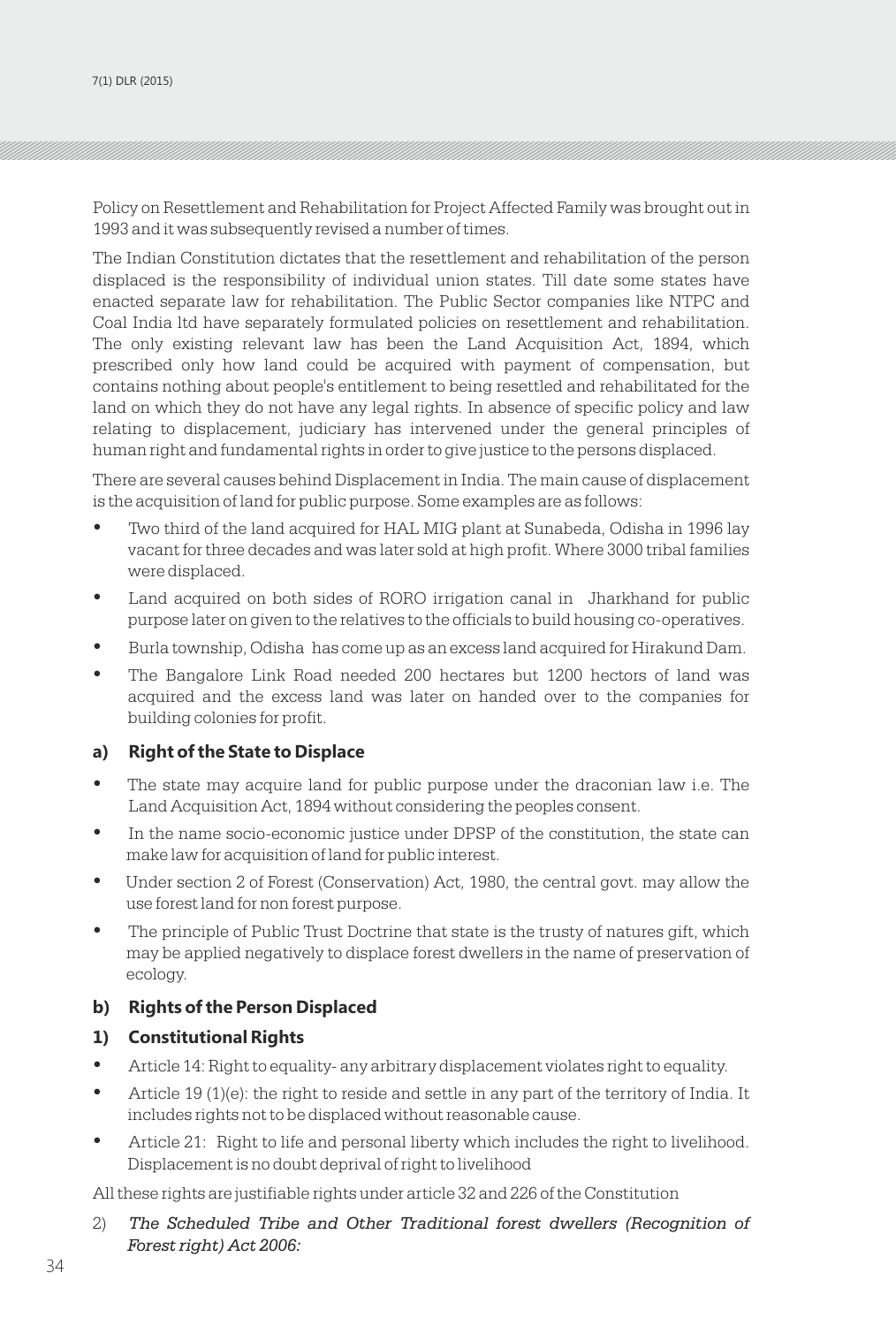Section 3 and 4 confers the forest dwellers nistar rights to hold and live in the forest. Their displacement is subject to adequate compensation and rehabilitation.

3) *Environmental Impact Assessment Notification, 1992 of Environment (Protection) Act, 1986:* 

The Central Government is empowered to assess whether the developmental project are in harmony with the environment. Schedule-1 of the EIA notification includes almost all the mega developmental projects. Under EIA Local people or project affected persons may raise their voice during Public Hearing, if such developmental project is prejudicial to them. At the time of assessment of profit and loss, the scheme also considers the number of persons to be displaced and their cost of rehabilitation.

## **c) Absence of Regional Planning**

The decision for establishment of developmental projects is taken without proper regional planning, which resulted in multiple displacements. Some examples are as follows:

- The persons displaced by Rihand Dam in 1960 have been displaced four times.
- Saliga Tribals displaced by Kabeni Dam of Karnataka in 1970 are again displaced by Rajiv Gandhi National park.
- The fishing families displaced by Mangalore Port in 1960 were again displaced by Konkon Railway in 1980.

### **d) Compensation to the Displaced**

Compensation should always be according to the replacement value. It must include market value of assets lost, lose of livelihood of Common Property Resource (CPR) dependents and lose of others who live by rendering services to the village community. Replacement value should include both material and monetary compensation which will make possible for displaced person and project affected persons to begin life anew because they have to face a new economic culture and society; they should be prepared psychologically, socially and technically; compensation cannot be only for patta land. It also includes the barbers, labourers, dhobi and merchants, vendors who depend on village have to be helped to begin life anew; the Common Property Resource (CPR) have to be replaced with viable alternatives; if necessary training may be given and they may be made literate; and all these aspects are the part of the social cost of the project and cannot be ignored.

# **IV. JUDICIAL INTERVENTION ON DISPLACEMENT**

To protect the socio-economic justice, equality and liberty of the persons displaced the Supreme court has intervened in number of cases in order to make a balance between developmental interest of the state and individual interest of the displaced person.

In *B D Sharma v. Union of India*, $^{\text{3}}$  it was ruled that the overarching projected benefits from the dam should not be counted as an alibi to deprive the fundamental rights of out streets. They should be rehabilitated before six months of submergence. In *Narmada*  Bachao Andolan v. Union of India,<sup>4</sup> it was observed that rehabilitation is not only about